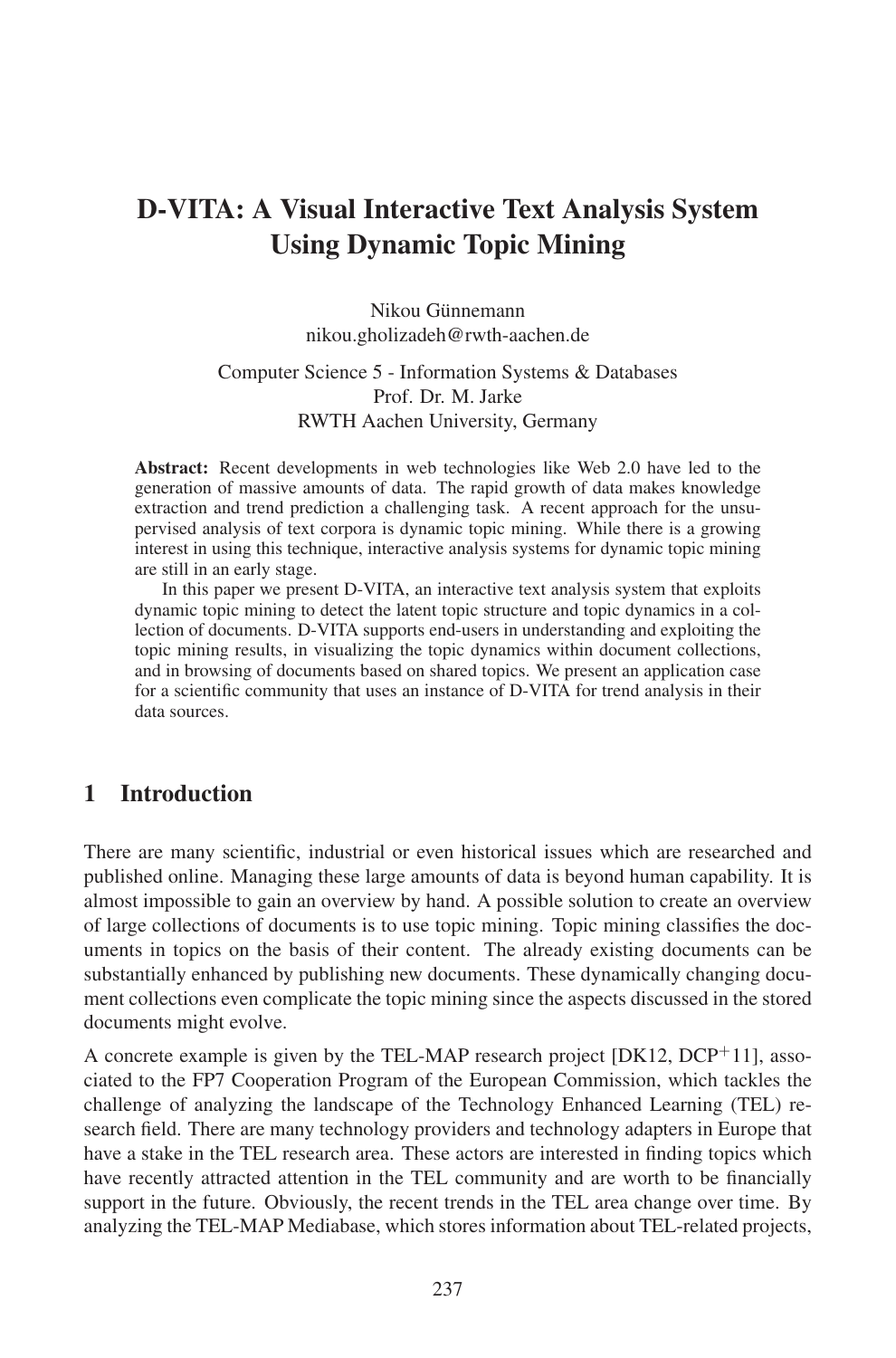papers, and blogs  $[DK12, DCP+11]$ , such trends might be automatically detected and can support the stakeholders decisions.

Overall, gaining an overview over large and dynamic collections of electronic documents is an increasing need in the area of industry and science. On this ground, a line of works has been focused on the development of algorithms for categorizing documents based on their inherent topics [BNJ03, BL06, WBH08].

Grouping of documents in topics by these mining methods is a prerequisite for gaining an overview over documents and finding hidden thematic structures. However, the generated results - huge lists of mere numbers - are still difficult to interpret by the user. Thus, visualizing the result of a topic mining method in a easily comprehensible way is also of fundamental importance. Via visualizing the result we finally enable the analysis of large document collections to interpret the right context of topics in different documents. Such a visualization should also be able to depict the temporal evolution of topics which plays a central role for dynamic data collections.

Based on this motivation we present in this paper an interactive text analysis tool for dynamic document collections. It supports the user, for example, in finding recent trends in a set of documents or visualizing the corresponding results. The remainder of this paper is structured as follows: In Section 2, we discuss relevant related work on topic mining. We then introduce in Section 3 the system architecture of D-VITA and we demonstrate different visualization concepts used in our system. In Section 4 we present results of a preliminary evaluation of D-VITA. We conclude in Section 5 with a summary and an outlook on further work.

## 2 Related Work

## 2.1 Topic Mining

Topic mining is the unsupervised discovery of thematic information hidden in a set of documents. Intuitively, a topic provides a compact description of the content of documents belonging to this topic. Technically, topics are often modeled as distributions over words. The basic idea is that documents discussing the same topic also primarily use the same words to a certain extent. Thus, these words can be used to describe the common topic and they give the topic its meaning. To generate an effective topic mining summarization, we have researched for different state-of-the-art summarization techniques for document databases. A prominent method to determine topics is Latent Dirichlet Allocation (LDA) [BNJ03]. Therefore, we employ LDA (and its extension for dynamic data; cf. next section) in our system to summarize topics for the whole database collection. In the LDA model, each document is allowed to belong to multiple topics. More specifically, each document is associated with a distribution over topics, i.e. documents belong to topics with different weights.

Since our system exploits the ideas of LDA, we first review the underlying statical assumption of the topic model described by [BNJ03]. LDA models the process of generating the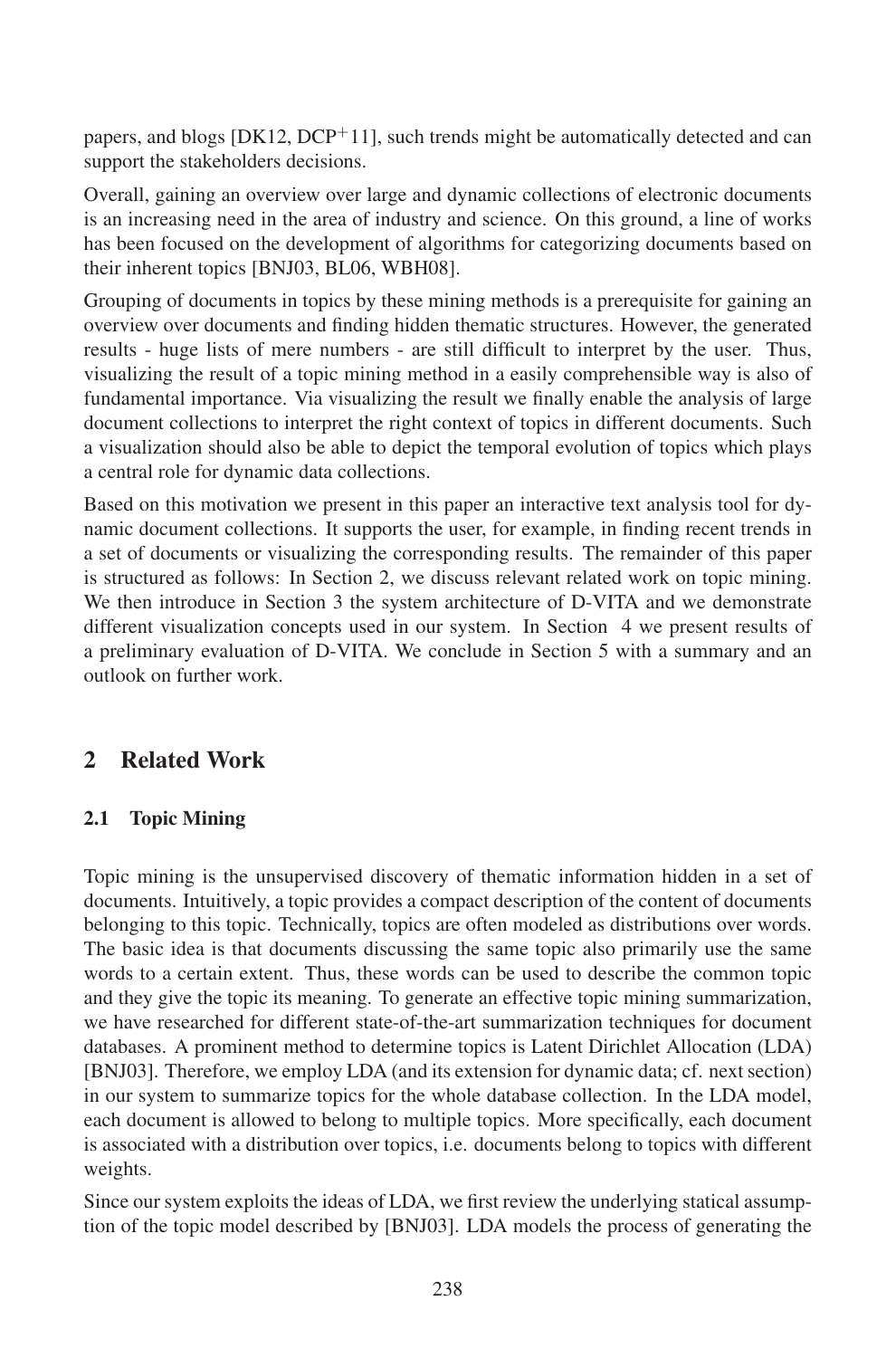words of each document. Let K be a specified number of topics and V the total number of words. For each document the categorical distribution over topics is generated by the Dirichlet distribution  $Dir_{K}(\vec{\alpha})$  controlled by  $\vec{\alpha}$ , a positive K-vector. Furthermore, LDA uses a Dirichlet distribution controlled by  $\eta$  to generate the actual topics (distributions over words). We let  $Dir_V(\eta)$  denote a V-dimensional Dirichlet with scalar parameter  $\eta$ . The overall generative process of LDA is given as follows:

- 1. For each topic  $k$ ,
	- (a) Draw a distribution over words  $\vec{\beta}_k \sim Dir_V(\eta)$ .
- 2. For each document  $d$ .
	- (a) Draw a vector of topic proportions  $\vec{\theta}_d \sim Dir_K(\vec{\alpha})$ .
	- (b) For each word,
		- (i) Draw a topic assignment  $Z_{d,n} \sim Mult(\vec{\theta_d}), Z_{d,n} \in 1, ..., K$ .
		- (ii) Draw a word  $W_{d,n} \sim Mult(\beta \vec{Z}_{d,n}), W_{d,n} \in 1, ..., V$ .

This process is schematically shown in Figure 1. Each circular node in the figure corresponds to a random variable and edges denote dependencies between these variables.



Figure 1: The graphical model of LDA

#### 2.2 Dynamic Topic Mining

While static topic models consider a particular snapshot of a document collection without modeling the change over time, dynamic topic models consider the temporal dynamic by using a time-stamped collection of documents. Several dynamic topic models have been proposed in the literature [MZ05, BL06, WBH08, WM06, HCP<sup>+</sup>09, LBK09, AX10, JHL11, HYGD11]. We use one of the earliest approaches [BL06], to describe the general idea behind these models.

Considering the dynamic LDA in [BL06], the temporal dimension is addressed by two steps: First, the documents are partitioned into so called "epochs" with each epoch containing all documents of a certain time slices, e.g. of a specific year or a specific point in time. In a second step, the dependency between epochs is modeled. The generative process of this model is depicted in Figure 2. Figure 2 contains four instances of the static LDA illustration (cf. Figure 1) each of them representing one epoch.

The general idea of the dynamic LDA model is that the content of each topic, described by the categorical distribution  $\beta_k$  over words, changes smoothly over time. That is, words important for a topic at a specific time are very likely important also in the next time step. In Figure 2 this dependency is shown by the horizontal arrows pointing from left to right. Formally, we introduce for each topic k and epoch t a distribution  $\beta_k^{(t)}$  and we model the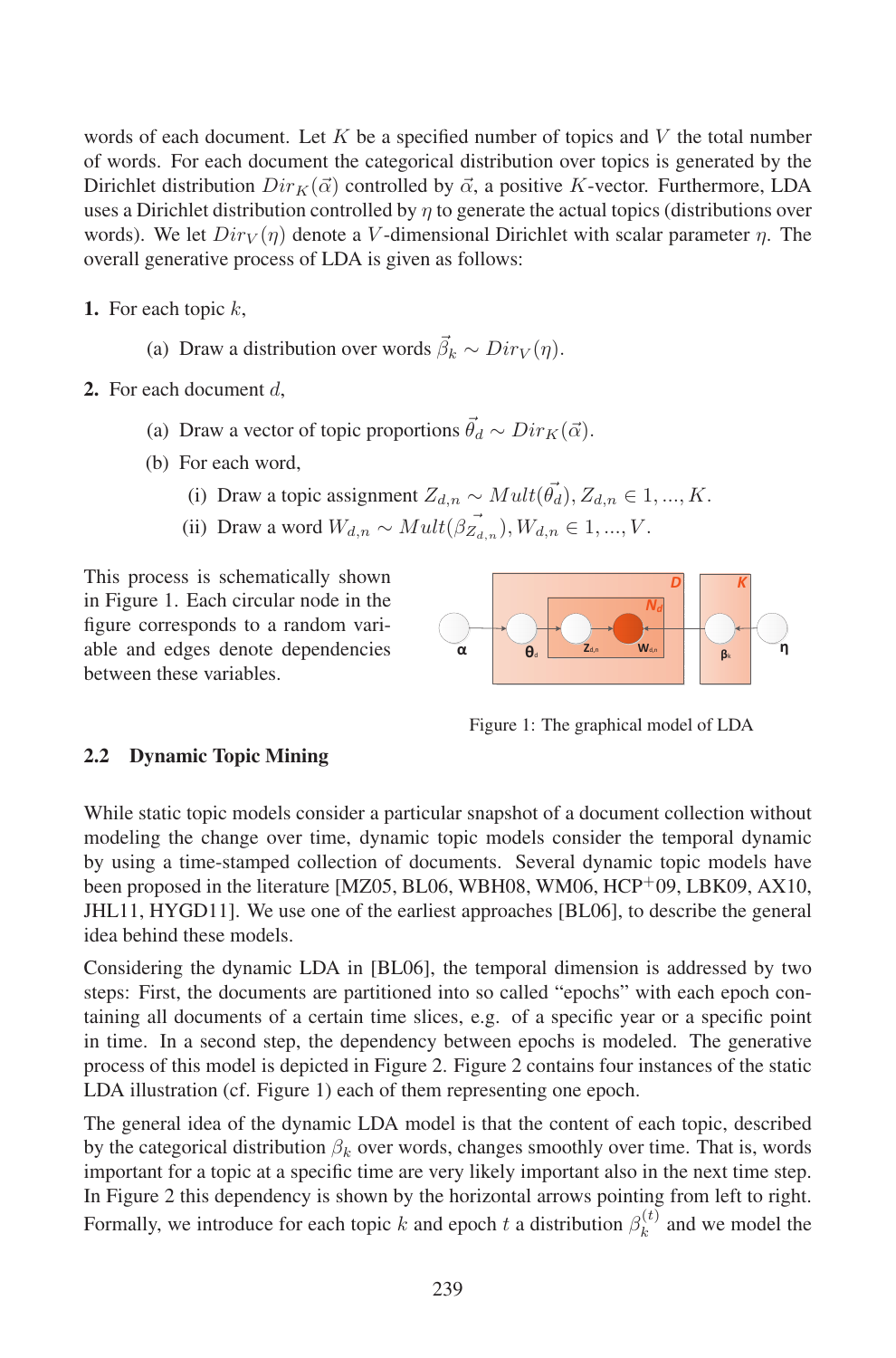

Figure 2: Graphical model of the dynamic LDA approach

smooth evolution between  $\beta_k^{(t+1)}$  and  $\beta_k^{(t)}$ . We refer to [BL06] for more technical details about the actual evolution. Similarly, we model the evolution of the topic proportions by introducing  $\alpha^{(t+1)}$  and  $\alpha^{(t)}$ .

## 3 The D-VITA System

In this section we present the D-VITA system which exploits the ideas of dynamic LDA and offers a web based user interface to visually interact with results of dynamic LDA on different data sources. We divided the system architecture in three layers: data layer, application layer, and presentation layer. Figure 3 shows an overview of the system architecture and Figure 4 a screenshot of the current version of D-VITA.

#### 3.1 Data Layer

Besides the different kinds of raw data (e.g. blogs, posts, research papers, web content), the data layer stores the results generated by the application layer. This includes the documents in a form preprocessed for dynamic LDA as well as the detected topics. All relevant information is stored in a relational database management system.

#### 3.2 Application Layer

As illustrated in Figure 3, we divide the application layer into two main components for data processing: online and offline component.

The offline component performs tasks that are only executed infrequently and potentially require lengthy processing. In the offline component we integrate the data preprocessing,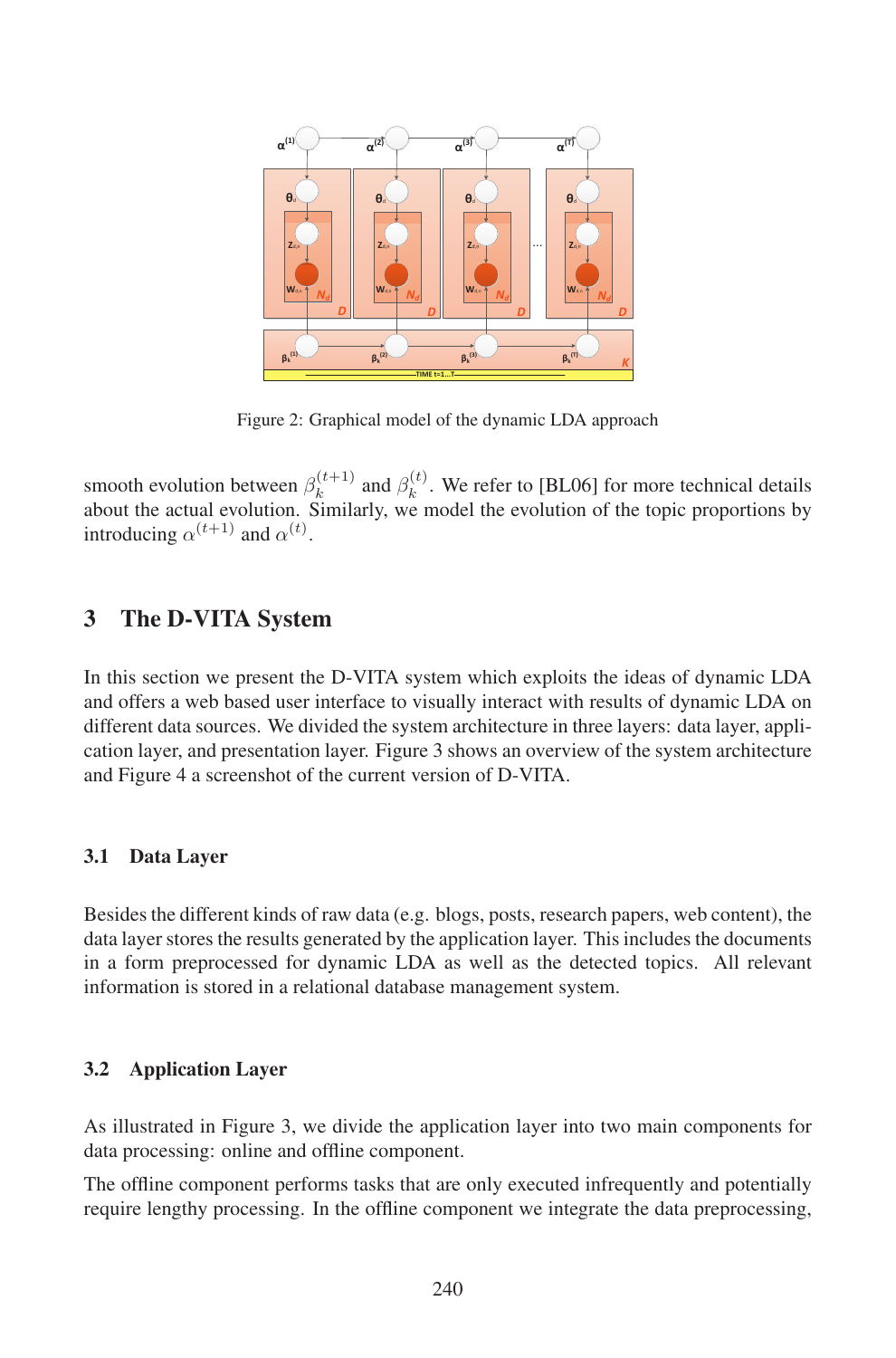

Figure 3: System Architecture of D-VITA

the execution of topic mining algorithms, and the computation of the documents' similarity. Data preprocessing is required since the architecture is intended to be independent of particular data schemas. In the TEL Mediabase, for instance, blog posts in the blog database are used as input documents for the topic mining algorithms. The preprocessing step also extracts the set of distinct words from the raw data, it applies stop-word list, and performs stemming to reduce inflected or derived words to their stem.

In contrast to the offline component, the tasks of the online component, are executed frequently in response to user actions in the D-VITA graphical user interface and should instantly retrieve and display results in the browser. The online component contains several tools that support the user in interacting with the topic mining results. The user interacts with three general concept (i.e. documents, topics and words). Subsequently, the results are visualized by the presentation layer which is described in Section 3.3.

Technical Realization The application layer is implemented based on Apache Tomcat<sup>1</sup>. Apache Tomcat is an open source software implementation of the Java Servlet and JavaServer Pages technology. It supports the implementation and execution of Java programs (servlets) in a webserver environment. Each servlet provides publicly accessibly methods which can be invoked by the clients. The client-server communication is automatically handled using protocols like HTTP.

<sup>1</sup>http://tomcat.apache.org/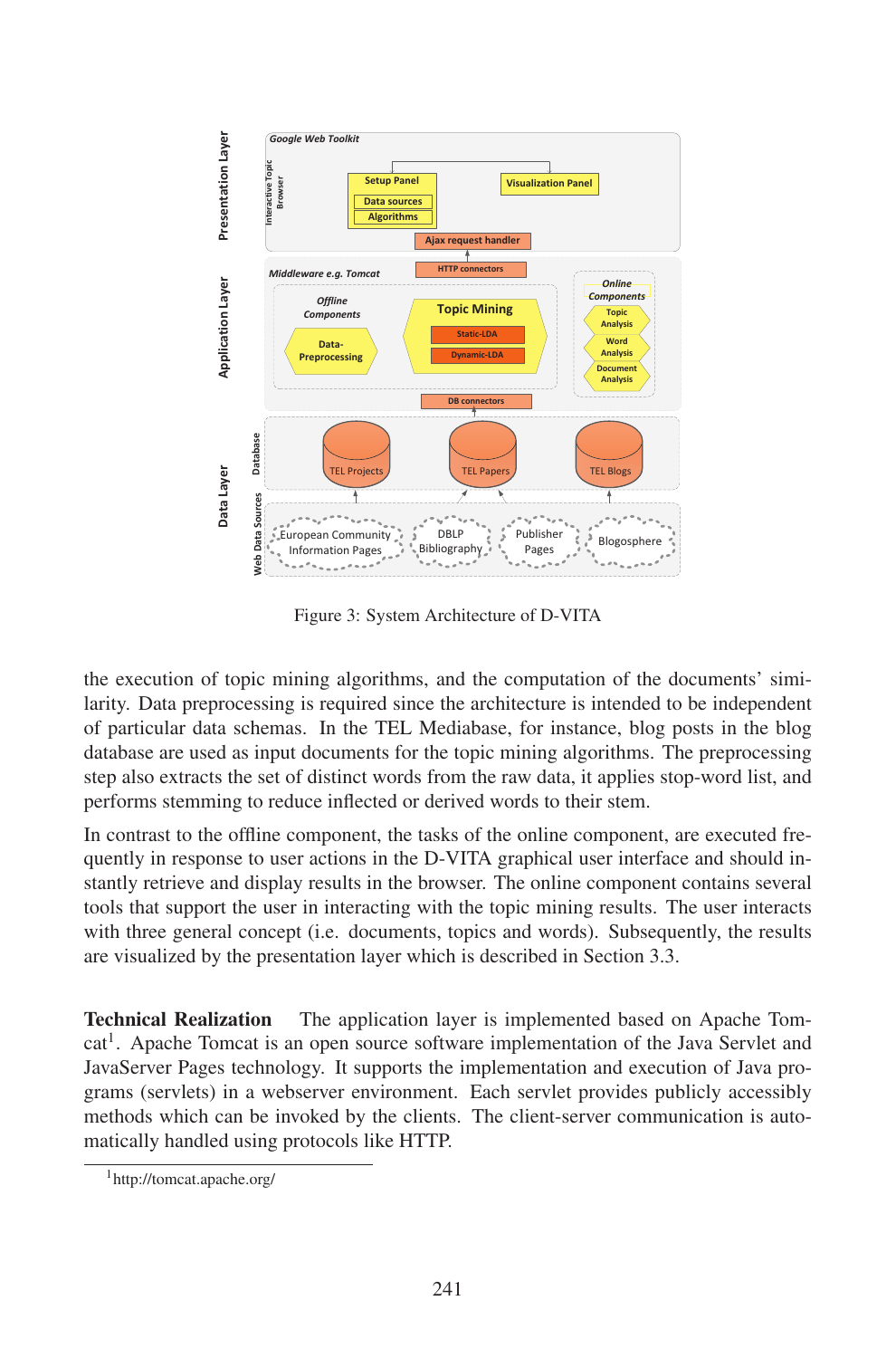

Figure 4: *D-VITA's visual summary of topics. In the visualization, the themeriver (top-right-pane) represents the selected topics and their evolution over different time slices. By selecting (i.e. clicking) a topic in the themeriver, a list of documents exhibiting the selected topic is shown in the bottom-right pane. By selecting a document from this list, e.g. the conference paper "The Language Technologies for Lifelong Learning Project" as in the figure, the distribution of topics in the document is visualized as a pie chart. In the example, the selected document is associated with 77.4 percent to the topic "learning, mobile, technology, language" and 22 percent with the topic "educational, development,* based, technology". The document's content can be inspected by clicking the button "content". *Additionally, a user can retrieve for each document a list of similar documents based on shared topics.*

#### 3.3 Presentation Layer

The key idea in representing LDA's results and the correlation between the results is to exploit the paradigm of *Visual Analytics* [KMS<sup>+</sup>08]. Visual Analytics aim at integrating the human capabilities into the data analysis process by using visual representations and interaction techniques. Thus, the user is involved in the analysis process and its interpretation is supported by visualizing important information. Various methods of visual analytics for the analysis of document content have been proposed in previous work, e.g. for topic-based navigation in Wikipedia  $[CB12]$  and in TIARA  $[LLP^+12]$ . Existing systems, however, often fail to support important use cases like handling of dynamic data or the detection and highlighting of emerging topics in the data. Furthermore, none of the existing tools decouples the topic mining from the data sources in a way that allows "plugging in" arbitrary databases, which is achieved in D-VITA by mapping the source data schema to a simple schema that can be used by the offline component for data preprocessing.

**Presentation of Topic Analysis** In D-VITA, topic analysis can be performed in different ways. One possibility, is to present topics in conjunction with the words assigned to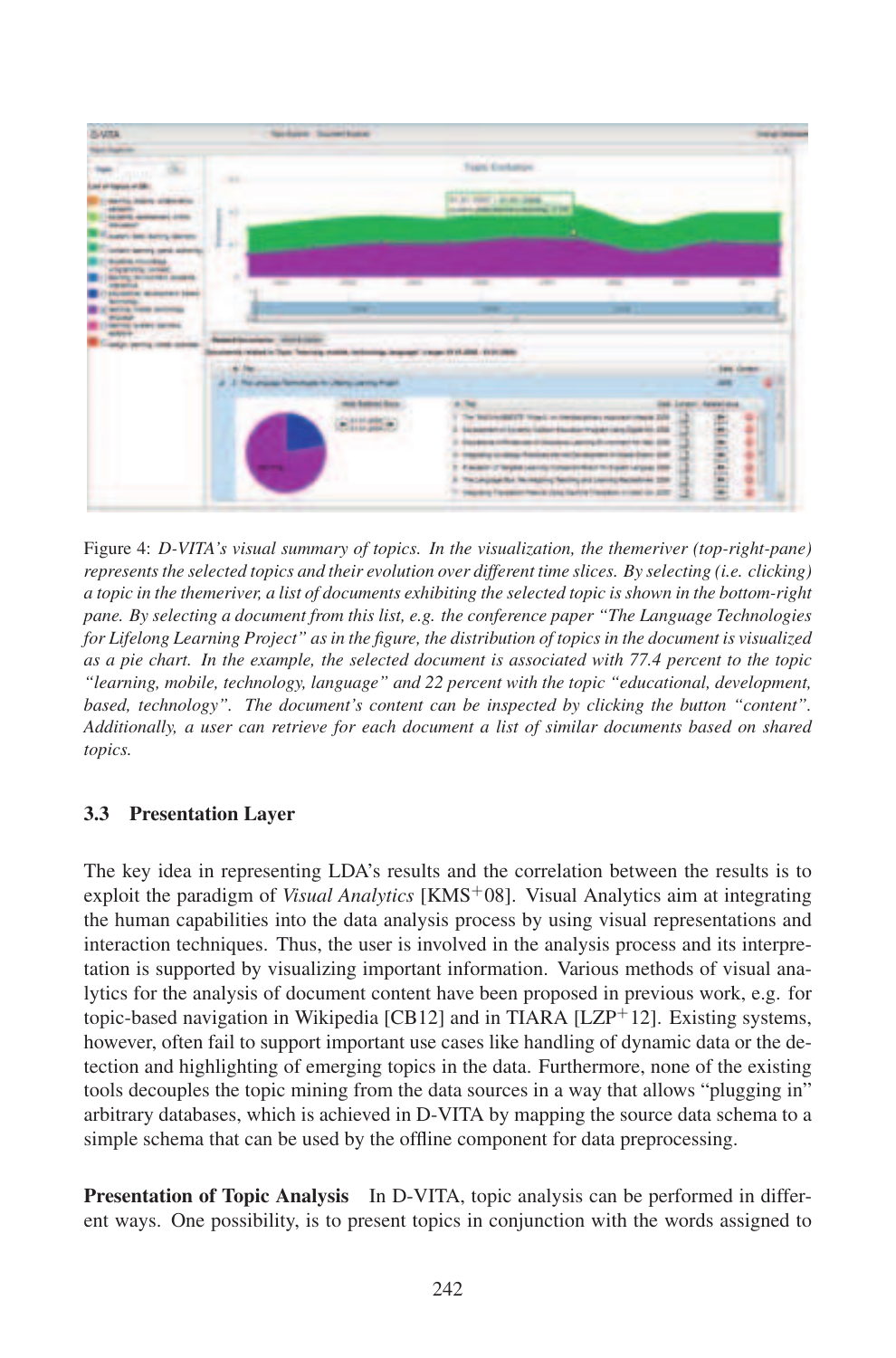the corresponding topic. Based on the LDA procedure, each topic  $k \in 1, ..., K$  can be described by the most occurring words in it. In D-VITA, we consider the most four occurring words to name a topic. Formally, the four most important words  $words_k \subseteq \{1, \ldots, V\}$ for topic k can be computed based on its word distributions  $\beta_k^{(t)}$ :

$$
words_k := 4 \operatorname*{arg\,max}_{w \in \{1, \ldots, V\}} \left\{ \sum_{t=1}^T \beta_k^{(t)}[w] \right\}
$$

where the function 4 arg max denotes the generalization of the arg max function to return the *four* elements with the highest values. In doing so, D-VITA generates at each start a list of selectable topics from the database. On this way, each user has an overview of topics in the database, as depicted in Figure 4 (left part).

By selecting several topics, the user can analyze the topics evolution, e.g. whether they are emerging or declining. For this purpose D-VITA visualizes the topics by a themeriver graph [HHN00]. This graph is illustrated in Figure 4 in the upper part. Each current in the themeriver presents the dynamic development of a selected topic in a time interval. The wider the current, the more relevant is a topic, i.e. the more documents contribute to this topic. Since each document contributes to each topic with a different degree, the relevance of topic  $k$  at time  $t$  is formally defined as

$$
relevance(k, t) := \sum_{d \in DB_t} \theta_d[k]
$$

where  $DB_t$  is the set of documents belonging to time t and  $\theta_d$  is the topic distribution for document d. A user can also interact with the content of a certain topic in a dynamic topic view. Each current in the themeriver is selectable to allow an in-depth analysis. This is an another possibility to present topics in conjunction with documents that is explained in the following.

**Presentation of Document Analysis** In D-VITA document analysis can be used to analyze the topic-document correlations. By selecting a topic in the theme river corresponding to a certain point in time a list of documents is displayed in the "Document Browser" panel (at the bottom). These documents correspond to the most representative documents for the selected topic at the selected point in time. Note that the representative documents for the selected topic may change when considering different points in time. Formally, given a selected topic k at time t, the set of documents  $Repr_{k,t} \subseteq DB_t$  is determined based on the following equation:

$$
Repr_{k,t} := r \operatorname*{arg\,max}_{d \in DB_t} \{\theta_d[k]\}
$$

Again,  $r \arg \max$  denotes the function returning the  $r$  elements with the highest value and  $DB_t$  is the set of all documents belonging to time t.

Although these documents are the most representative ones for the selected topic, the documents will typically expose several additional topics. Thus, for each document we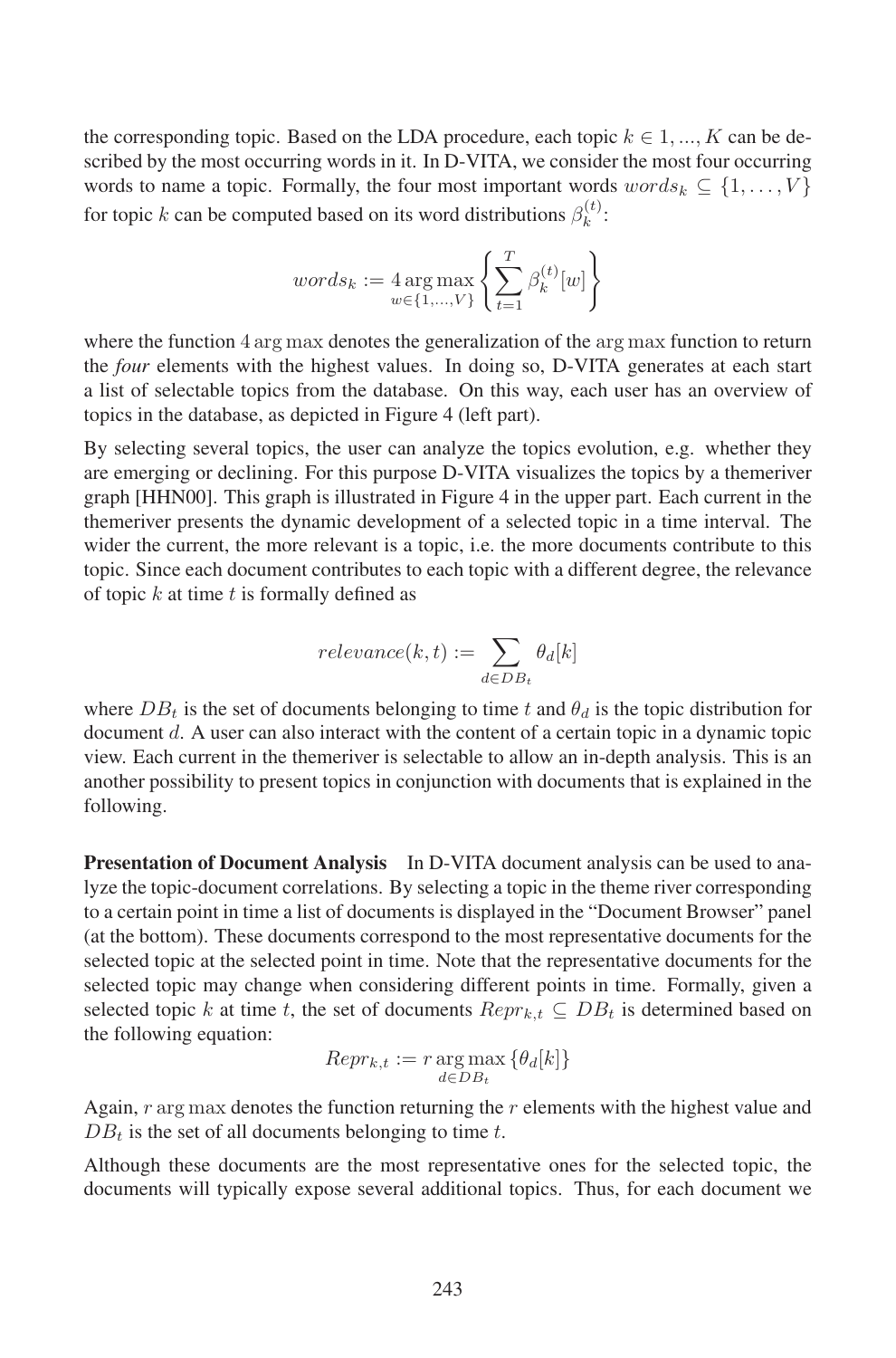

Figure 5: Word evolution pane of D-VITA

represent the share of topics by colored slices in a pie chart as shown in Figure 4. Additionally, the content of each document can be inspected by clicking on the button content from the table.

D-VITA also offers a way to analyze the document-document correlation. To achieve this, we first measure the similarity between the selected document  $d_1$  and the whole documents  $d_i \in DB_t$  in the respective time slice by using Jensen Shannon Divergence which is formally defined as:

$$
JSD(d_1 \parallel d_i) := \frac{1}{2}D(d_1 \parallel M_i) + \frac{1}{2}D(d_i \parallel M_i)
$$

where *D* is Kullback-Leibler-Divergence and

$$
M_i := \frac{1}{2}(d_1 + d_i) \quad , \quad d_i \in DB_t
$$

As explained earlier, the computation of similarity scores for pairs of documents is executed in the offline component, while searching for similar documents to the selected document and listing the result is executed by the online component. Note that the related documents might belong to the same time step as the input document as well as to different time steps. Our GUI enables the user to browse between the documents in different time steps (cf. buttons below "Hide Related Documents" in Figure 4). In doing so, a user navigates through future or previous time slices different than the current time slice.

**Presentation of Word Analysis** Finally, the D-VITA system allows to perform a word analysis. Giving a certain keyword in a search field, D-VITA returns the results in two aspects: as a list of documents and as a list of topics with the keyword in their context. Additionally, based on the properties of dynamic LDA, the word distribution of a topic may change over time. The word distribution depends on the number of produced articles and papers that contain the word. For this reason, each topic evolves in its relevant words. This word evolution can be illustrated in the lower part of our system as an alternative to the document browser (cf. Figure 5). Based on the dynamic nature of the data, also the above mentioned keyword search is time dependent, i.e. the lists of topics and documents containing the keyword may change at different times.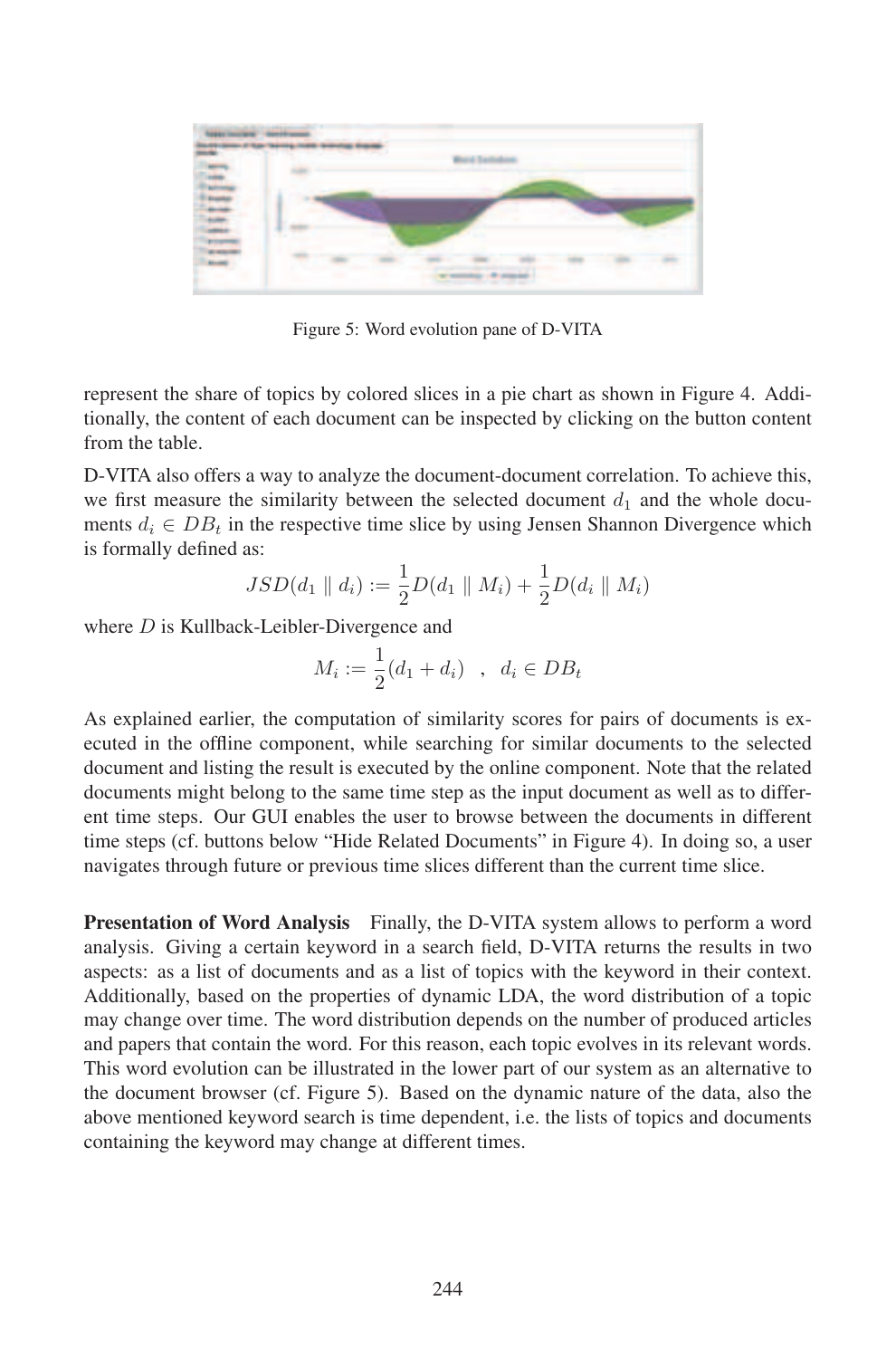## 4 Runtime Metrics

The D-VITA system was deployed using different production databases from the TEL-Map project [DK12]: a DB2 database that stores blogs crawled from the web and an Oracle database that stores data based on DBLP and CiteSeerX. Additionally, D-VITA was tested on an extract of the 20 Newsgroups dataset<sup>2</sup>. The table below shows the runtime of the offline component for each data set.

| <b>Database</b>     | <b>Size</b> | Time steps   | # Topics | <b>Offline Components</b> |                      |                 |
|---------------------|-------------|--------------|----------|---------------------------|----------------------|-----------------|
|                     |             |              |          | LDA                       | Similar docs         | Preprocessing   |
| <b>ICALT</b> Papers | 2.227       | $4$ (Year)   |          | 4.1 <sub>h</sub>          | $1.9$ min            | $18\;{\rm sec}$ |
| 20Newsgroup         | 10.757      | $9$ (Year)   |          | 16.4 <sub>b</sub>         | $9.4_{\text{min}}$   | $2.5$ min       |
| <b>Blogs</b>        | 1.221       | $23$ (Month) |          | 6.6 <sub>days</sub>       | $10.3 \, \text{min}$ | min             |

Considering the elapsed time for the offline components, our results show that the run time increases depending on different factors. Besides the size of data, the number of time steps on which LDA runs, increases the runtime. LDA requires 6.6 days for the blogs data, which covers a period of 23 time steps, while it needs 4.1 hours for the ICALT papers, covering a period of 4 time steps only. Additionally, a high number of selected topics, influences the run of the LDA algorithm to fit the topics as precisely as possible. This, also increases the runtime as shown in the case of 20Newsgroup and blogs. Note that these experiments were conducted using the single-threaded code provided by the authors [BL06]. By using parallelized implementations of LDA, a higher efficiency can be achieved.

In contrast to the offline components, the online component needs only seconds of time to present the results on demand. The relevant factor for the run time of the online component is the speed of the internet connection since for each query D-VITA executes a connection to the database.

# 5 Conclusion

In this paper, we present D-VITA, a novel interactive visual text analysis system based on dynamic topic modeling that is designed to support users exploring and interacting with numbers of documents. It presents an overview of the topics hidden in the documents, highlights the evolution of selected topics, and also displays the evolution of words that establish a particular topic. To increase flexibility of D-VITA, we allow to process arbitary data sources. We have deployed a prototype of D-VITA in the TEL-Map project which maintains in its "Mediabase" several databases related to the research area of technology enhanced learning (TEL), including TEL-papers, blogs and projects. The runtime analysis showed that there is room for improving the performance of the offline components, which will be tackled in future work. Currently we are focusing on improving and empirically evaluating the usability of the web application for both data providers and end-users in an empirical study with TEL-Map partners.

<sup>2</sup>http://kdd.ics.uci.edu/databases/20newsgroups/20newsgroups.html